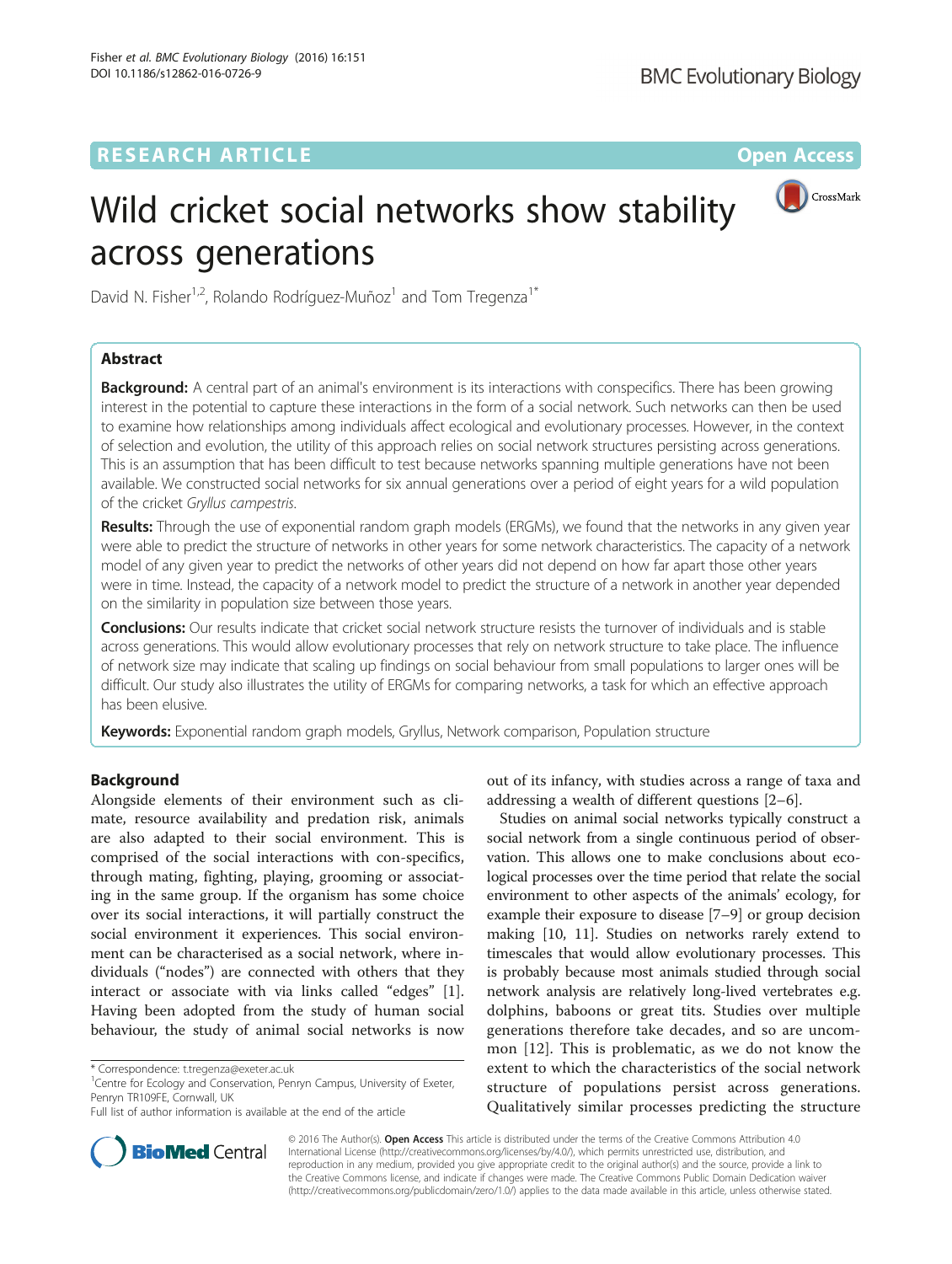of social networks have been found in sperm whales (Physeter macrocephalus) [[13](#page-8-0)] long-tailed manakins (Chiroxiphia linearis) [\[14](#page-8-0)] and spotted hyenas (Crocuta crocuta) [[15](#page-8-0)] in different years, but none of these studies spanned multiple generations. Shizuka et al. [[16](#page-8-0)] demonstrated that distinct communities of golden-crowned sparrows (Zonotrichia atricapilla) persisted across three seasons, despite high turnover of individuals. However, two generations at most may have featured in this study, limiting conclusions relating to stability across evolution time. In captive rhesus monkeys (Macaca mulatta), the mother's social network has shown to be a good predictor of the daughter's social network [\[17](#page-8-0)]. Furthermore, Brent et al. [\[18\]](#page-8-0) showed that there is a heritable component to social behaviour in a population of free living rhesus monkeys. Both of these indicate there should be consistency of the local social network across generations, but whether this is true for the population's social network has not been investigated.

If social network structure does not resist the turnover of individuals, then evolutionary processes facilitated by the presence of a social network may not actually occur. For example, the evolution of cooperation is facilitated by a viscous social network, allowing co-operators to preferentially interact with each other and avoid cheats [\[19](#page-8-0)–[21\]](#page-8-0). However, if the structure of the network changes from generation to generation, then a cooperative strategy that exploits aspects of the social network in one generation might not be successful in the next, preventing it from persisting in the population. Evolutionary processes and responses such as this cannot take place if the social network structure is unstable, in the same way that animals cannot evolve a particular thermal tolerance if the temperature of their environment fluctuates randomly over generations. Furthermore, it is currently debated whether niche construction occurs in a systematic manner [[22](#page-8-0), [23\]](#page-8-0). By regularly measuring the social niches that individuals construct in multiple independent generations, we can determine whether a similar social environment is constructed each time (evidence of a systematic process) or if the social environment differs from year to year (no evidence for a systematic process).

We wanted to determine whether a population showed consistent social network structure across independent generations by studying a species with non-overlapping generations. Independent generations are necessary, as one keystone or despotic individual could have a large influence on network structure over time if they were longlived [[24](#page-8-0)–[26\]](#page-8-0). We assessed whether the factors predicting the structure of social networks in a population of wild field crickets (Gryllus campestris) were consistent across years by using model parameters based on networks in one year to simulate networks from other years. If networks from a year could be used to accurately simulate the characteristics of networks from others, it would indicate that social network structure is conserved over time. We also related the ability of one network to predict another with the difference in time (years) between them and the difference in total population size between them.

## Methods

## Study system & data collection

The field cricket *G. campestris* is a univoltine species, with non-overlapping generations. Adults emerge early in spring having overwintered as nymphs in a burrow they dug themselves in the autumn (burrows do not persist across generations), and are active from April-July. Once sexually mature, adult males start singing to attract females, and both sexes move around burrows to find mates [[27\]](#page-8-0). Females tend to move more than males [[28\]](#page-8-0), but both sexes spend some time guarding a burrow and some time moving between different burrows. They will also fight members of the same sex for access to burrows or mating partners [\[29](#page-8-0)], although we do occasionally observe aggressive interactions between the sexes (pers. obs.). This allows us to construct social networks between individuals that either mate with or fight each other.

Our study site is a meadow of approximately 20 by 40 m, located on a north facing slope in a valley in Northern Spain. We have been studying G. campestris there since 2005, with a generation each year. Such timescales are long enough to allow contemporary evolution [[30](#page-8-0)], with adaptations with major implications for fitness able to occur in only one generation [[31](#page-8-0)]. Once nymphs become active after overwintering, we located each burrow at our study site and marked it with a unique number. We placed video cameras over burrows with an active individual before any adult emergences were observed. Cameras recorded cricket activity 24 h a day, seven days a week using infrared illumination at night. Nymphs rarely move among burrows (Rodríguez-Muñoz, pers. obs.). Therefore, the camera footage along with direct observations of burrows without cameras allowed us to determine when each individual became an adult. Two-three days after it emerged as an adult, we caught each cricket and fixed a unique waterproof vinyl tag to its thorax with cyanoacrylate glue. This allows noninvasive identification of individuals recorded on the video. Following this, we released crickets back to the burrow we caught them from. Crickets use burrows to hide from predators such as robins and shrews, and spend most of their life in the immediate vicinity of burrows, usually within the frame of our cameras. They will share burrows with members of the opposite sex while mating with them, but tend to fight members of the same sex when they approach. Therefore, the vast majority of cricket social interactions take place at burrows, and so are recorded by our cameras. If we did not directly record the death of a cricket we set it as the day after we last observed it. Migration in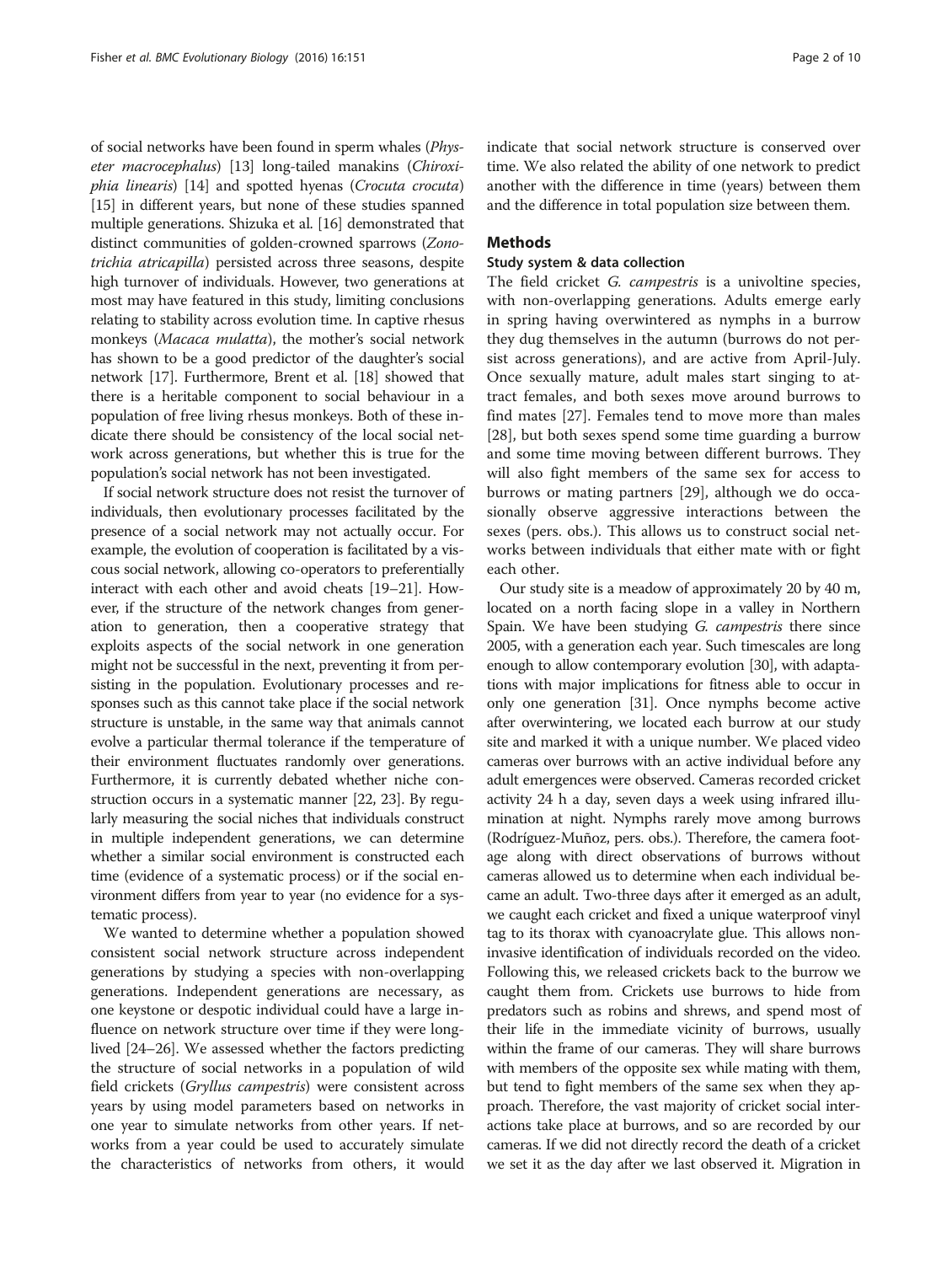and out of our population is limited by surrounding unsuitable habitat [[32](#page-8-0)], so we are confident that the majority of crickets active in the population are caught and tagged. Of the years since 2005, we have completely analysed the video from 2006–08 & 2011–13, so we present those six years in this study.

Social interactions are either fighting, which typically only occurs within the sexes, and mating. Here we present social networks based on both types of interactions, so that all individuals could theoretically interact with each other. We directly record interactions rather than infer associations, defining an edge if two individuals ever mated or fought, and setting the edge weight as the number of interactions between them. This gives weighted, symmetrical (undirected) networks.

#### Exponential random graph models

We used exponential random graph models (ERGMs, also known as p\* models) to quantify the networks' properties [[33](#page-8-0)]. These have previously been used in animal behaviour research to investigate the structure of dominance hierarchies in pukeko (Porphyrio melanotus melanotus) [[34](#page-8-0)], and the structure and stability through time of cooperative leks in male long-tailed manakin (Chiroxiphia linearis) [[14](#page-8-0)]. ERGMs are similar to logistic regression models and have been developed to model the presence and strength of edges in a network [\[35](#page-8-0)–[38](#page-8-0)]. This makes it possible to determine which variables contribute to non-random network structure, which can provide insights into the social processes forming the network [\[39, 40\]](#page-8-0). Variables predicting edge formation and strength can be structural properties of the network (for instance the presence of a mutual association creating an association between two individuals: "triadic closure"), properties of the individuals (for instance their sex), or properties of a relationship between two individuals (for instance their genetic relatedness). Which predictor variables are chosen depends on the interests of the researcher and the available data, as for a regression [\[39\]](#page-8-0). Effect sizes for each variable are arrived at through a stochastic process of model fitting. These effect sizes can be transformed to probabilities, allowing the influence of variables to be interpreted in their own units and so facilitating the comparison of effects [\[37\]](#page-8-0). Importantly, by estimating multiple different processes in one model, each term is calculated relative to the others, and so shared influence on edge formation is accounted for. For instance, we can model the effect of spatial distance between a pair on edge formation, and then quantify the effect of other, more explicitly social processes beyond the influence of space. Once coefficients for each variable have been estimated, these can be used to simulate a range of new, otherwise random networks to compare with the original network [[37](#page-8-0), [38\]](#page-8-0). Furthermore, coefficients from one model can be applied to simulations based on a different

network. This allows one to determine how well the parameters predicting one network predict the observed structure in other networks.

## Efficacy of network simulation

We first determined how well fully parameterised models simulated various network metrics compared with much reduced models. This would tell us whether our models were effective at simulating realistic networks. For the network in each year we fitted an ERGM with the same effects using the packages "ergm" [[37](#page-8-0)] and "ergm.count" [\[41](#page-8-0)] in R [[42\]](#page-8-0). The effects in this full model were:

- Conway-Maxwell-Poisson (CMP) distribution. This models the tendency for the distribution of edge weights to be under- or over-dispersed relative to a theoretical Poisson distribution, analogous to a quasi-Poisson parameter in a glm [[41](#page-8-0)].
- Non-zero. This models the tendency for networks to be sparse e.g. individuals are not connected to every other individual in the network. This is a common attribute of social networks [[43\]](#page-8-0).
- Transitive ties. This models triadic closure, the tendency for crickets to interact with those with whom they share a mutual  $3<sup>rd</sup>$  interaction. This is a common property of social networks [[2\]](#page-7-0).
- Main effect of sex. This models any sex differences in total interaction strength, summed across all interactions. Both sexes are promiscuous [[27](#page-8-0)] and males cannot control access to females [[44](#page-8-0)] so we do not expect major sex differences in interaction frequency. Females are modelled as the default with males as the contrast.
- Node-matching by sex. This models the tendency for crickets to interact more or less with individuals of the same sex as themselves. As matings (inter-sex; 4311 recorded in total in 2006–08 & 2011–13) are more common that fights (typically intra-sex; 1628 recorded in total in 2006–08 & 2011–13), we expect this to be negative.
- Emergence location closeness. This dyadic covariate contains information on the closeness (the inverse of distance) between the adult emergence co-ordinates of each pair of crickets. We expect this variable to be positive, as individuals emerging closer together should interact more.

If the initial run of a model did not achieve convergence (as indicated by the ergm.count package) we then re-ran the model, using the estimated coefficients of each parameter as new starting values for the next run [\[37\]](#page-8-0) in a similar manner to that advocated for Stochastic actor-orientated models [\[45](#page-8-0)]. This either lead to satisfactory convergence or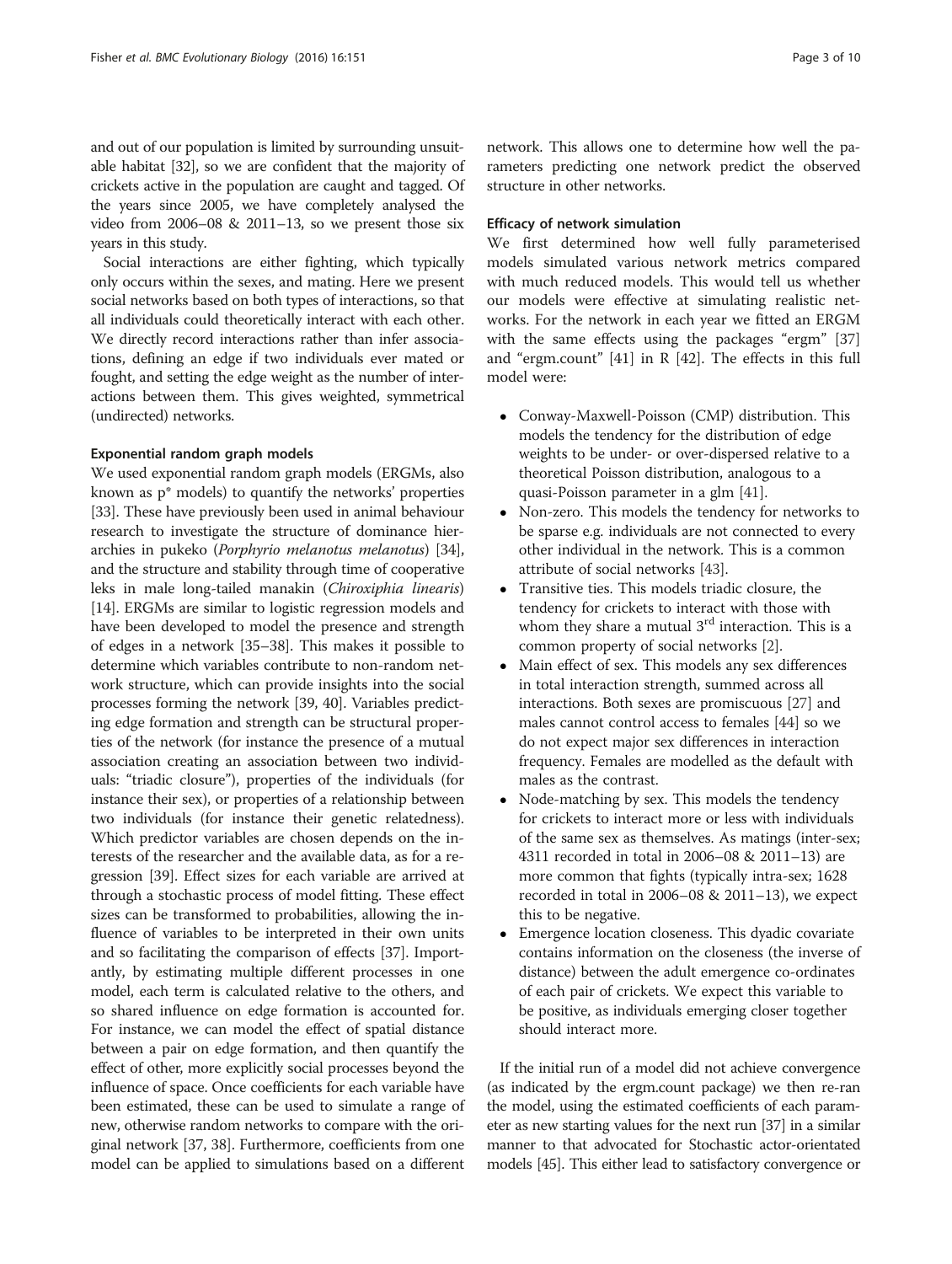only made small differences to the coefficients, indicating the parameter values were relatively stable and thus were reliable. We then simulated 100 new networks based on all the coefficients from the model, and 100 new networks using only the CMP and non-zero parameter coefficients. Comparison of these two sets of 100 networks for each year would indicate how effective our model was at reproducing elements of the real cricket social network. The elements we chose were the mean path length (or geodesic distance) of the network, the degree correlation of the network, and the clustering coefficient. The mean path length is the average number of steps (edges) on the shortest route between all possible pairs of individuals [\[46\]](#page-8-0). Individuals that are separated from each other completely are recorded as having an infinite distance between them, and these path lengths were not used in the analysis. The degree correlation is the correlation between the degree (the number of unique connections) of the individuals at either end of each edge [[47](#page-8-0)]. The clustering coefficient is the ratio of open triads (where two crickets are connected to a third but not to each other) to closed triads (where all three are connected) and is a measure of local edge density [\[48\]](#page-8-0). In theory, any network metric could be used, we chose these as they are commonly used and represent features of the network with global implications based on local connections. We then calculated "predictive distances" for each year and for each network metric. These were simply the difference between each of the 100 simulated values and the real value for each network metric, for each year, for both the simulations with all parameters and the simulations with the reduced parameters. We then compared the absolute size of these using Wilcoxon rank sum tests, to determine whether the simulation with all terms gave significantly shorter predictive distances than the reducedterm simulations.

#### Within- and between-year simulation efficacy

The above analysis looks at capacity for an ERGM to simulate a network based on a model from the same year, hereafter a within-year comparison. We also wished to determine whether ERGMs from the other years could accurately simulate a network in a different year, a between-year comparison. If they could, we would have evidence of similarity, and so stability, of network characteristics across years.

We took the model parameter coefficients from the full model for each year, and used them to simulate 100 new networks from each other year. We entered the original network and its exact characteristics (population size, sex ratio, total number of interactions and emergence location of individuals) into these simulations, so the simulations were as realistic as possible. We then calculated predictive distances as before for each set of simulations. Therefore, alongside the 100 predictive distances for the model in 2006 predicting the clustering coefficient in 2006 (withinyear comparison), we had 100 predictive distances for the model in 2006 predicting the clustering coefficient in 2007 (between-year comparison), and so on. We then took the mean of each of these set of 100 values and compared the between-year comparisons with the within-year comparisons using Wilcoxon rank sum tests.

#### Predictive distances and other population characteristics

We compared the sizes of the mean predictive distances between years to the difference in time (number of years) and differences in population size (number of individuals) between those years. For this we used Mantel tests [\[49](#page-9-0)] in the package vegan [[50](#page-9-0)] to account for the fact that we compared each year to multiple others, who were also involved in multiple comparisons, like a network. We calculated a Spearman's rank correlation coefficient as the distribution of values was non-normal. A positive relationship between distance in time and predictive distance would indicate that the networks were changing over time, weakening the relationships among them. No relationship would be taken as further evidence of network stability across generations. Network size is an important axis of variation, so networks that are more different in size may be worse at predicting each other. In which case we expect a positive relationship between predictive distance and difference in population size.

## Results

## Predictors of cricket social networks

The variable estimates for each year are shown in Table 1. In general, the CMP parameters are positive, indicating

Table 1 Parameter estimates from ERGMs in each year, with standard errors in brackets. CMP stands for Conway-Maxwell-Poisson distribution; see main text for description of terms

| Parameter          | 2006            | 2007            | 2008            | 2011            | 2012            | 2013            |
|--------------------|-----------------|-----------------|-----------------|-----------------|-----------------|-----------------|
| CMP                | 0.923(0.013)    | 0.783(0.010)    | 0.914(0.058)    | 0.743(0.012)    | 0.958(0.012)    | 0.600(0.082)    |
| Non-zero           | $-7.109(0.436)$ | $-6.389(0.192)$ | $-4.287(0.282)$ | $-6.622(0.231)$ | $-5.805(0.476)$ | $-6.377(0.176)$ |
| Transitive ties    | 1.954 (0.208)   | 1.373 (0.090)   | 0.654(0.136)    | 1.571 (0.113)   | 1.508 (0.230)   | 1.323 (0.077)   |
| Sex                | $-0.096(0.024)$ | 0.059(0.017)    | $-0.092(0.109)$ | $-0.019(0.015)$ | $-0.107(0.028)$ | $-0.073(0.042)$ |
| Node-match by sex  | $-0.411(0.030)$ | $-0.399(0.036)$ | $-0.685(0.162)$ | $-0.339(0.023)$ | $-0.430(0.035)$ | $-0.020(0.081)$ |
| Emergence location | 0.390(0.036)    | 0.391(0.066)    | 0.269(0.113)    | 0.594(0.0425)   | 0.143(0.055)    | 0.679(0.199)    |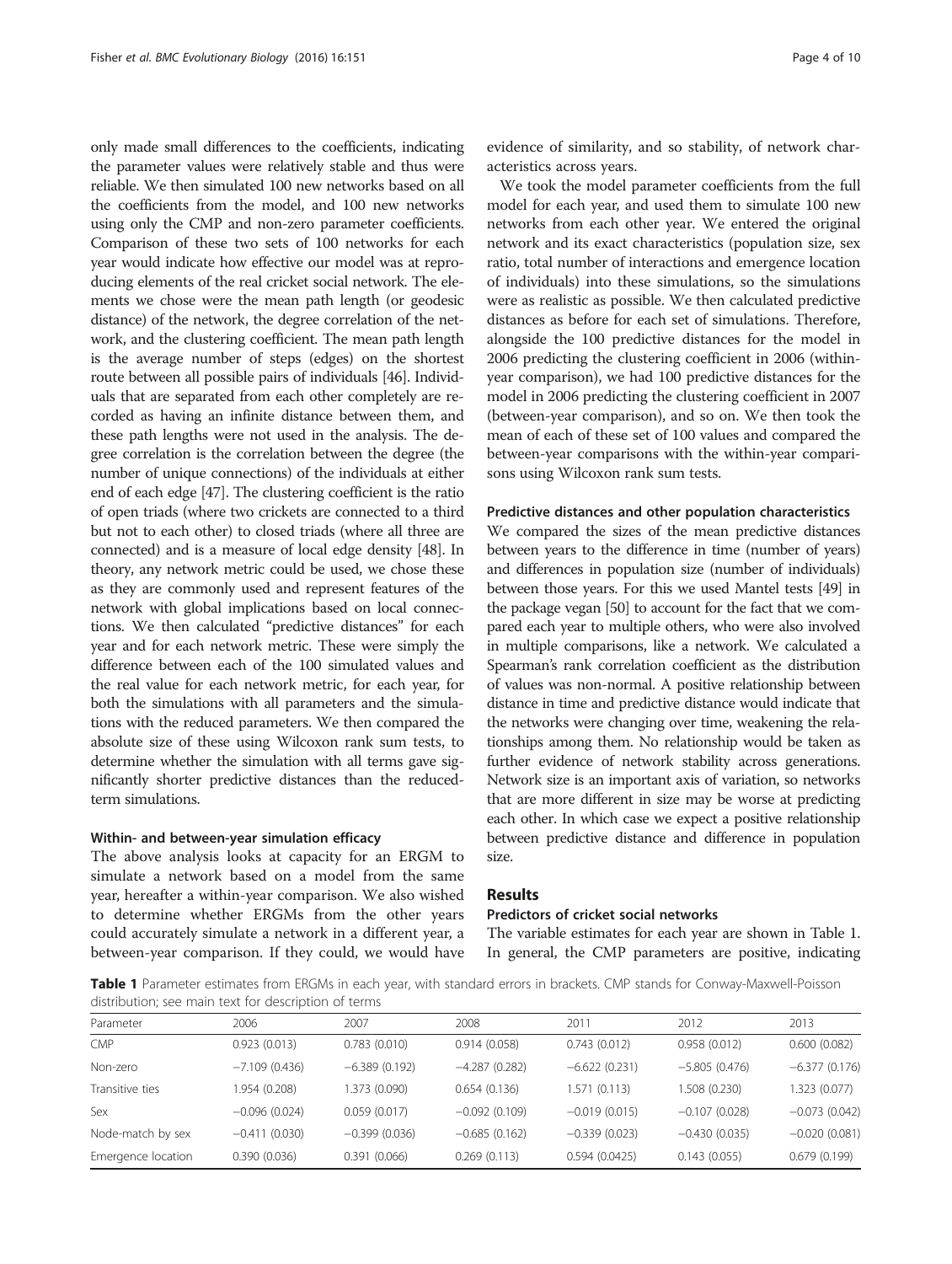over-dispersion, and the non-zero parameters are negative, indicating that most possible edges did not exist/were zero i.e. crickets tended not to be connected to all others. The transitive ties parameters were positive, indicating that the presence of a mutual connection increased the likelihood that two crickets would interact. The main effect of sex was generally weak and negative with relatively large standard errors, indicating only a weak tendency for males to interact slightly less often than females. The node-matching by sex was negative, indicating that intersexual interactions were more common than intrasexual interactions. The dyadic effect of emergence location was positive, confirming that individuals emerging close together interacted more. Each effect is estimated while accounting for the other effects, so the process of triadic closure is significant even given that crickets emerging near each other are more likely to interact.

## Full vs. reduced simulations

For mean path length, the full simulations gave significantly smaller predictive distances than the reduced simulations in all years apart from 2012, when the full simulations actually gave larger predictive distances (all Wilcoxon rank sum tests,  $p \leq 0.001$  in all cases).

For degree correlation the reduced simulations gave smaller predictive distances in all years (all Wilcoxon rank sum tests,  $p \le 0.038$  in all cases) except 2012, where the difference was not significant (Wilcoxon rank sum test,  $p = 0.080$ ) and in 2013, where the full simulations gave significantly shorter predictive distances (Wilcoxon rank sum test,  $p < 0.001$ ).

For clustering coefficient the full simulations gave significantly smaller predictive distances in all years (all Wilcoxon rank sum tests,  $p < 0.001$ ) except 2008, where the full and reduced models gave equal predictive distances (Wilcoxon rank sum test,  $p = 0.085$ ). Box plots for all these comparisons are shown in the Additional file [1:](#page-7-0) (Fig. S1-3).

From these results we concluded that our models were effective for predicting path lengths and clustering coefficients, but not degree correlations. Therefore, we did not consider degree correlations for the rest of the analyses.

## Predictive distance within vs. between years

The predictive distances for the within- and between-year comparisons are shown in Fig. 1a. (path length) & b. (clustering coefficient). For both path length and clustering coefficient the within-year comparisons gave equal predictive distances to the between-year comparison (Wilcoxon ranksum tests, path length:  $W = 70$ , n (within-year) = 6, n (between-year) = 30,  $p = 0.418$ ; clustering coefficient: W = 61, n (within-year) = 6, n (between-year) = 30,  $p = 0.233$ ).

#### Correlates with predictive distance

There was no significant relationship between number of years apart and predictive distance for either path length (Fig. [2a](#page-5-0); Mantel test, rho =  $-0.169$ ,  $p = 0.733$ ) or clustering coefficient (Fig. [2b;](#page-5-0) Mantel test, rho = −0.107,  $p = 0.708$ ). There were positive, albeit marginally nonsignificant relationships between difference in population size and predictive distance for path length (Fig. [2c](#page-5-0); Mantel test, rho =  $0.481$ ,  $p = 0.056$ ) and clustering coeffi-cient (Fig. [2d](#page-5-0); Mantel test, rho = 0.488,  $p = 0.060$ ).



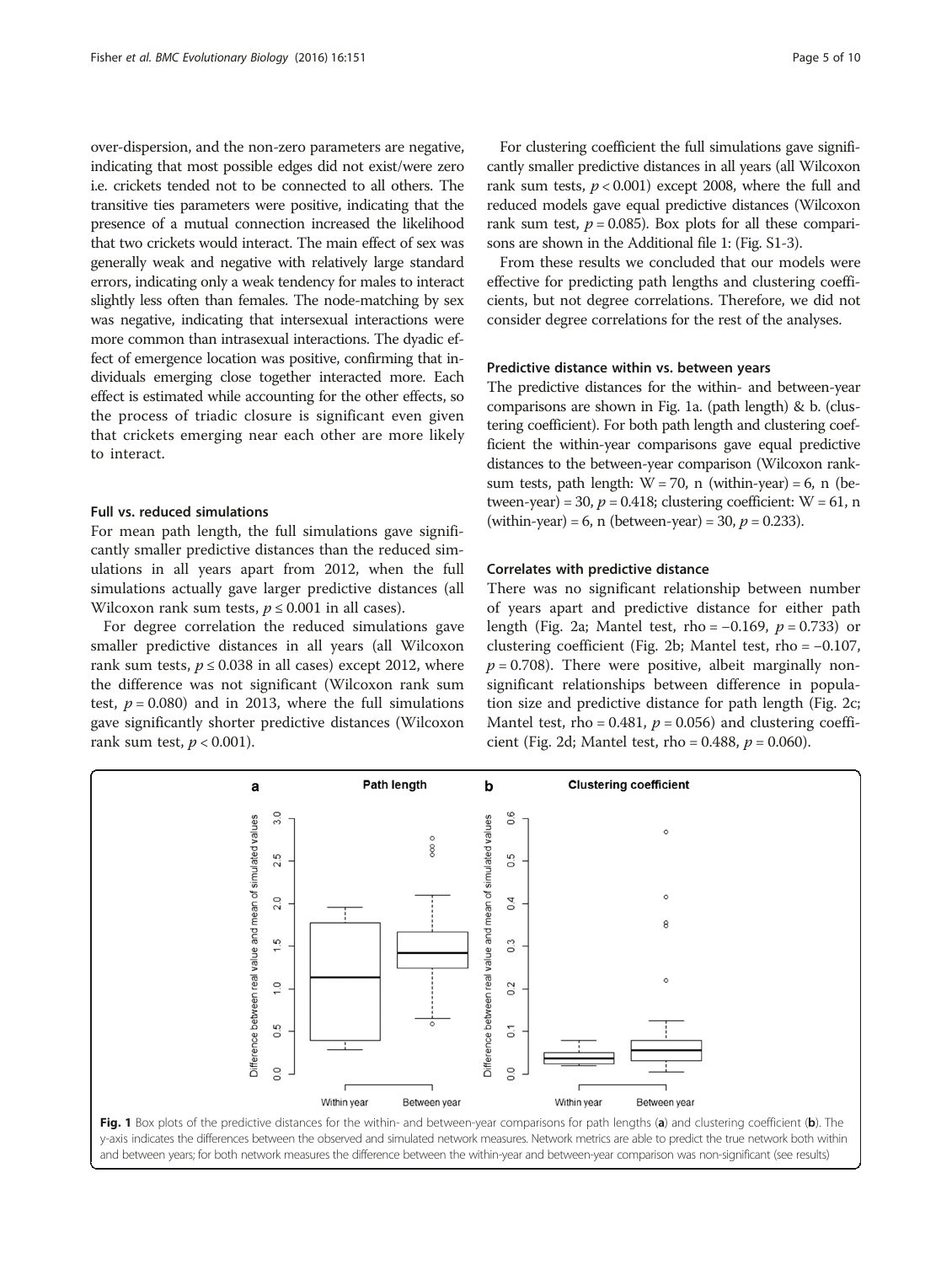<span id="page-5-0"></span>

simple regressions of the variable on the x axis on the predictive distance, which are not informed by the Mantel tests but help visualise the result

## Discussion

#### Predictors of cricket social networks

We found that cricket networks were sparse, like most social networks, and the interaction strengths were overdispersed, suggesting fewer weak interactions and more strong interactions than expected under a Poisson distribution. This may be evidence of preferred associations, with crickets avoiding most individuals to interact strongly with particular others. Consistent mate-choice by females has been shown in captivity in various species [[51](#page-9-0)–[54](#page-9-0)], and individual male traits such as singing frequency and body mass influence mating success in this species [[27](#page-8-0)], so for mating interactions this seems plausible in this system. Male crickets that are in sperm competition are also more likely to fight [[55\]](#page-9-0), so crickets may have consistent fighting opponents as well. Crickets interacted more strongly with those that emerged near to them, which was expected, and illustrates the importance of accounting for spatial factors in species whose interactions are likely to be strongly spatially-structured.

We also found that males interacted slightly less often than females, although the reverse was true in 2007 and the standard errors tended to be relatively large. In this polyandrous species both sexes benefit from multiple mating and show highly skewed reproductive success [[27\]](#page-8-0) and females may compete strongly with other females to maintain access to the safety of burrows or to prevent sperm-limitation [[56](#page-9-0), [57](#page-9-0)]. Therefore, it is not surprising that there are only small or no differences between the sexes in the rate of mating and fighting. The sex-matching parameter was negative in all years, which was expected as mating is more common than fighting, but simulating this helps create more realistic networks. As fighting between a pair of males is related to increased sperm competition between the pair [[55](#page-9-0)] fighting may not be an effective behaviour for avoiding postcopulatory competition, and along with potential costs of injury may explain why it is not more common.

Path length and clustering coefficients were generally simulated more effectively by the full simulations than the reduced simulations. The exception was 2012, for which the full model was not better at simulating clustering coefficients or path lengths. Exactly what was different about 2012 is unclear. Our models were however not effective at predicting degree correlations. Accurately predicting degree correlations in social networks based on randomisations is recognised as difficult [[58](#page-9-0)] hence this is not necessarily as failing unique to ERGMs. We have found that mating networks show positive degree correlations [\[55](#page-9-0)], yet most random networks show null or negative degree correlations [\[59](#page-9-0)]. This indicates there is some aspect of cricket behaviour that our ERGMs did not capture, such as positive assortment by some trait or aspect of "quality".

## Stability of networks across generations

The coefficients of each model were largely consistent in size and sign each year, and the predictive power of the ERGMs was equal for within- and between-year comparisons for both network metrics considered. This indicates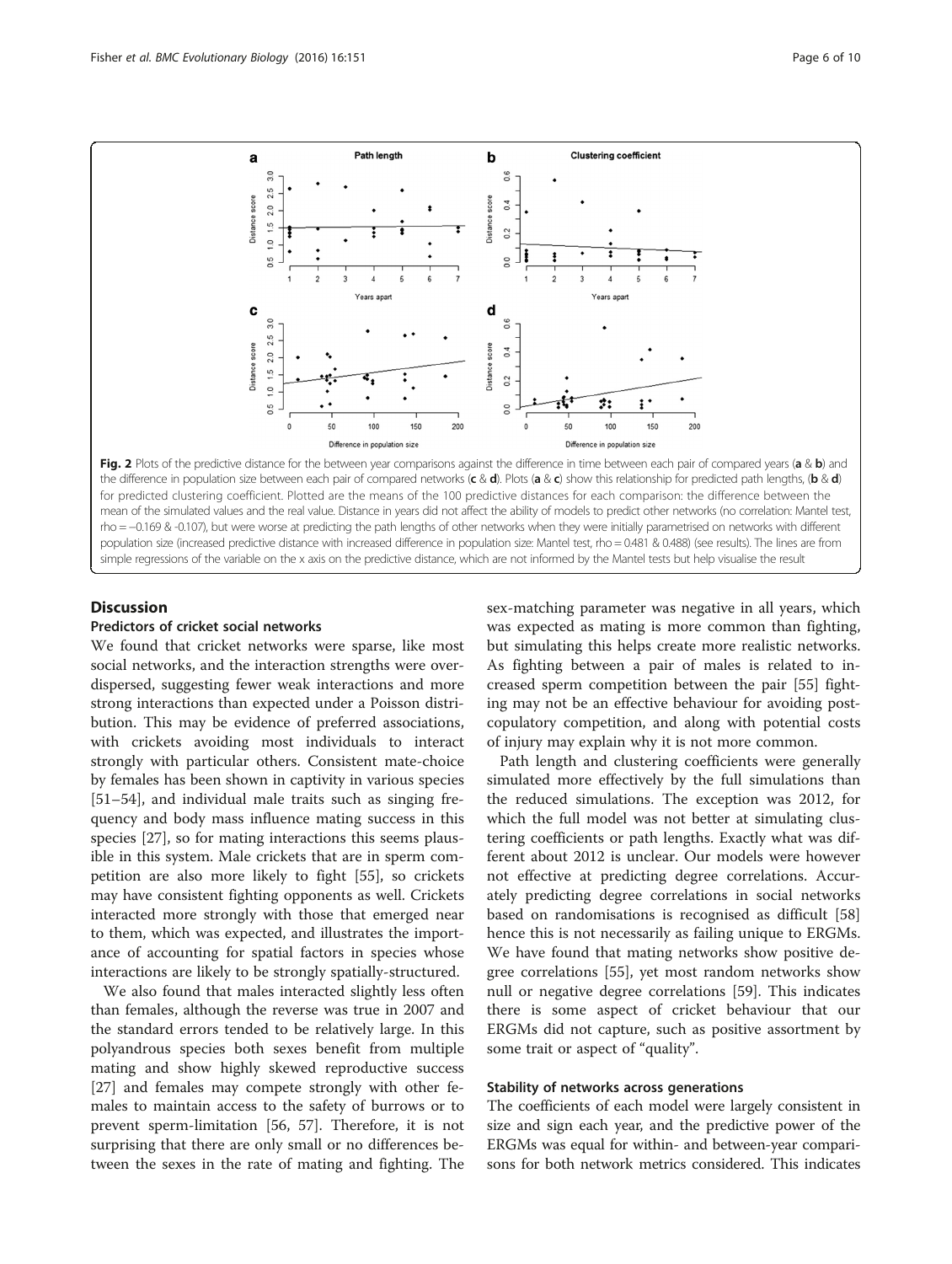that networks were comparable between years. We also found no influence of number of years apart on predictive distance between networks. Therefore, the fundamental properties of cricket social networks that we captured do not appear to diverge over time. Together, these results provide strong support for the idea that some of the characteristics of cricket social networks are stable across generations. This would allow the population to adapt to the social environment in the form of the social network structure. If crickets are adapted to this particular social network structure, then artificially altering the network should lead to a reduction in cricket fitness. Manipulations are relatively rare for studies on the social networks of animals [[6](#page-8-0)], but by altering the rate of interactions crickets experience with artificial barriers we could investigate this idea. Furthermore, if networks are stable over evolutionary time, evolutionary processes such as the evolution of cooperation through directed reciprocity could occur [[19](#page-8-0)–[21](#page-8-0)]. This is a key assumption of these models of cooperation and of models of selection acting via social networks [[60](#page-9-0), [61\]](#page-9-0). The only direct evidence for cooperation in our species is when males and females share a burrow [\[44\]](#page-8-0). Our point is that, for the first time, we have shown that social network structure in the wild is relatively stable across generations, resisting the regular turnover of individuals. This is necessary before any kind of evolutionary processes can take place across networks.

Our results also indicate that the social niche construction undertaken by crickets is a systematic process, with similar result each year. It has previously been debated to what extent niche construction is a systematic process, and whether it typically tends to bring advantages or disadvantages to the organisms that carry it out [[22, 23\]](#page-8-0). Although we have not shown whether the social niche a cricket constructs is beneficial or costly, we have shown the first part of the conjecture to be true for the social environment of field crickets. Niche construction has been predicted to be beneficial more often than not [[23\]](#page-8-0), but it is possible that limitations imposed by space use, the use of burrows or the threat of predators leads to crickets constructing disadvantageous social niches. Further work on the growth rate, survivability or reproductive success of crickets with different social niches will help us investigate this.

## Predictive distance increases with difference in population size

We found positive relationships between the predictive distance between years and the difference in population size between those years. These were marginally non-significant in both years treated independently, but as the Mantel test is regarded as overly conservative [\[62\]](#page-9-0) and since we found the same pattern for both metrics, we are confident that the predictive distances do increase as the population sizes diverge. This is despite the fact that we entered the exact properties of the population for these simulations. This therefore indicates that the network changes in some unexpected way as it changes in size, as otherwise the larger networks would simply scale up accurately from the smaller networks. Similar results have been found across social networks of various species, where larger networks also tended to be more modular than smaller networks, which may limit disease transmission [\[63](#page-9-0), [64](#page-9-0)]. For the crickets, a possible cause of the change in structure is that the rates of mating and fighting change differently as the network grows. From Additional file [2:](#page-7-0) Table S1 there appears to be a trend for larger network to have relatively more fights than smaller networks (percentage of all interactions that were fights is 12, 22, 18, 34, 23 and 33 for population sizes 79, 110, 161, 198, 208 and 239 respectively, which gives a correlation of 0.81). Therefore, larger network may be more antagonistic than smaller networks. For the same reason, the node-match by sex effect varied between years. Crickets therefore seem to have different social behaviour depending on the number of potential rivals of the same sex. In the sister species G. bimaculatus, males that had been housed with multiple rival crickets exhibited more aggressive song than those housed alone [\[65](#page-9-0)]. Furthermore, G. integer males produced song less and searched more at high densities [[66](#page-9-0)]. Plasticity such as this could cause individuals' social environments to vary across a range of densities as we see here.

As a general rule it is not surprising that network similarity is based on size; network size is an important axis of variation. What this suggests is that studies on the social behaviour of small populations, say in captivity or at times of year when individuals live in smaller groups, may not be easily scaled up to situations where the animal lives in larger groups. Many studies on social behaviour in captivity have the express aim of understanding the implications of behaviour for ecological processes such as information or disease transmission in the wild (e.g. [[67](#page-9-0), [68](#page-9-0)]). Our findings indicate a need for caution in attempting to transfer this research between contexts.

#### Using ERGMs to investigate and compare networks

We have used ERGMs to explicitly compare different networks. The effective comparison of networks of different sizes, from different populations of one species, or across species has long been the subject of study and debate [[69, 70\]](#page-9-0). However, as highlighted by a recent review: "Comparing networks across contexts (e.g. between populations or species) remains one of the main challenges in network analysis" [\[6](#page-8-0)]. Part of this challenge is related to differences in data collection among different systems [\[6](#page-8-0)]. Yet this has clearly not stopped comparative studies in other fields. Our suggestion is that, as we have demonstrated here,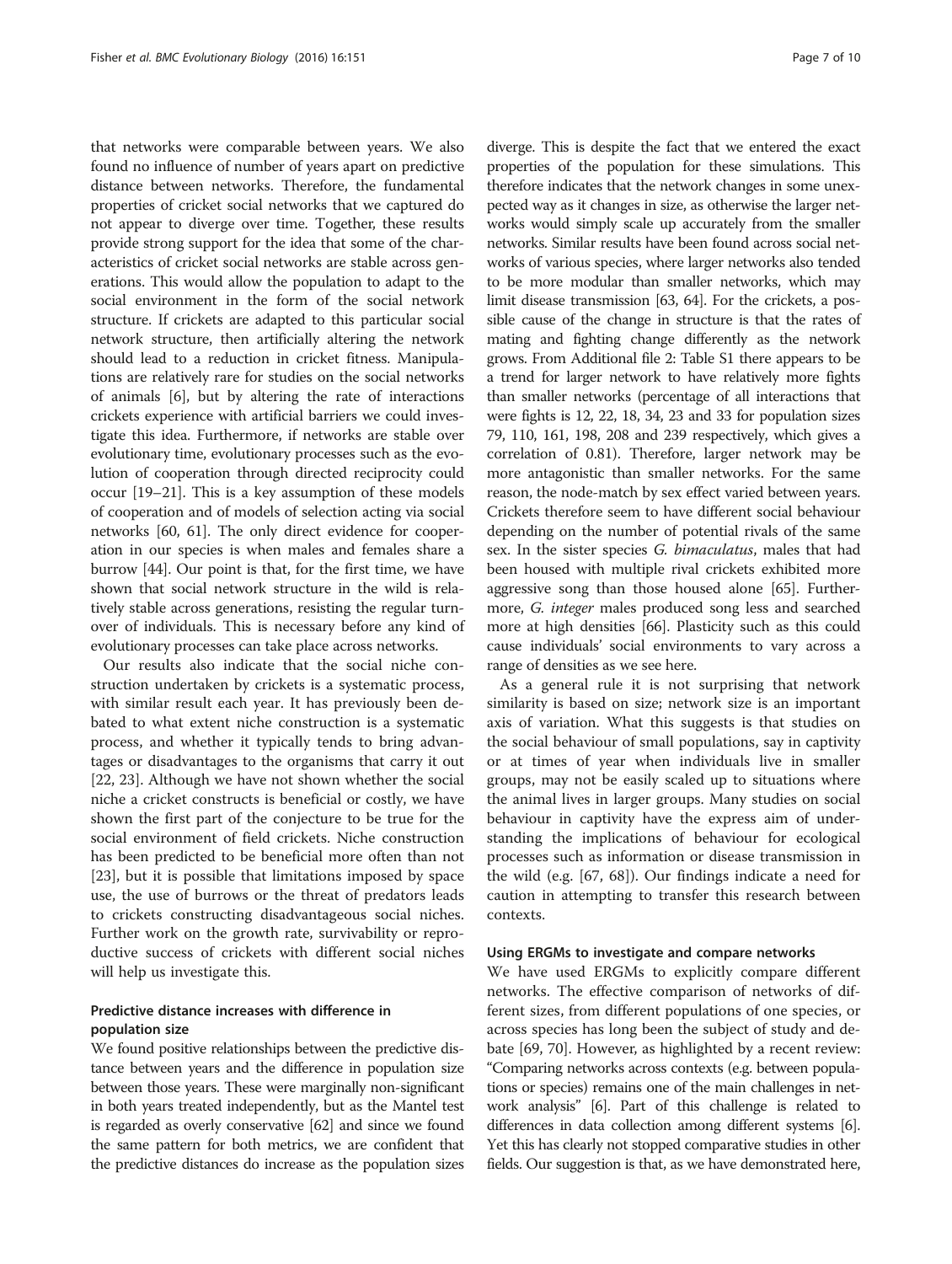<span id="page-7-0"></span>ERGMs can be used to predict the structure of the network of one species or population from the parameters of another. This will likely reveal a range of networks that are successfully able to predict each other, and a range that cannot. Comparison of similar and dissimilar factors between these different networks, e.g. differences in data collection method vs. differences in population size vs. differences in taxonomic group, will then allow us to determine specifically what makes one observed network different or similar to another. Once we understand how factors such as the method of data collection influence the parameter estimates of an ERGM, we can then account for it to explore more interesting questions, such as the phylogenetic conservation of complex social behaviours [\[71\]](#page-9-0).

## Conclusions

Overall, we found stability in some social networks across generations, and consistency in factors affecting social network structure. This would allow the cricket population to evolve in response to social network structure. It also suggests that crickets construct social niches in a systematic way, although whether this is adaptive or not remains an open question. Alongside our study spanning eight generations, the existence of other studies with long-term data sets of social behaviour in populations [\[72](#page-9-0)–[75\]](#page-9-0), should mean that soon we should be able to actually detect evolutionary changes occurring in response to variation in social structure. However, our observation that networks more different in size were worse at predicting one-another indicates that social structure may not be consistent between contexts where population sizes differ, such as across seasons or between captivity and the wild. Alongside Edelman and McDonald [\[14\]](#page-8-0), we have confirmed that ERGMs are a reproducible method for some network metrics by arriving at similar results (size and sign of coefficients) in different years. We have also demonstrated that ERGMs can be used to compare networks distinct in time, and would encourage other researchers to use ERGMs as an effective tool for investigations into network structure and comparisons.

## Additional files

[Additional file 1: Fig. S1-3.](dx.doi.org/10.1186/s12862-016-0726-9) Plots of the full (left box in each panel) and reduced (right box in each panel) simulations and their predictive distances (y axis). The predictive distance is the difference between the simulated values and the real value from the network. S1 is for mean path length, S2 for degree correlation and S3 for clustering coefficient. See Methods (in the main text) for details on how these were calculated and see Results for which comparisons are statistically significant. (ZIP 21 kb)

[Additional file 2: Table S1.](dx.doi.org/10.1186/s12862-016-0726-9) Characteristics of the cricket population and network statistics for each year. Isolated nodes are individuals that were not recorded to mate or fight another individual. Clustering is the ratio of complete triangles, where three crickets all interact with each other, to all possible triangles, including those where only two of the three crickets actually interact. Betweenness is the number of shortest paths between each pair of crickets in the network that pass through a particular cricket. We have taken the mean across all individuals, giving one measure of how well connected different parts of the network are (high values indicate poorly connected). Path length is the number of edges one must move along to connect any two nodes in a network. We have taken the mean, giving one value for how densely connected the network is (high values indicate low connectivity). (DOCX 16 kb)

#### Acknowledgements

We would like to thank Dr. Fran Tyler, Dr. Thor Veen, Luke Meadows, Adèle James, Robin Brown and Carlos Rodríguez del Valle for assistance with data collection. We thank L. Rodríguez and M. C. Muñoz for providing access to and facilities at the study site. We would like to thank Fran Tyler, Thor Veen, Luke Meadows, Adèle James, Robin Brown and Carlos Rodríguez del Valle for assistance with data collection. We also thank Borja Esteve-Altava and Julie Duboscq for their critical comments on previous versions of the manuscript which was submitted and reviewed via Peerage of Science (www.peerageofscience.org). Finally, we thank L. Rodríguez and M. C. Muñoz for providing access to and facilities at the study site.

#### Funding

Funding for this research was provided by NERC (studentship no.: NE/ H02249X/1; grant no.: NE/H02364X/1).

#### Availability of data and materials

The datasets during and/or analysed during the current study available from the corresponding author on reasonable request.

#### Authors' contributions

All authors contributed to the study design and data collection. DF performed the analyses and drafted the manuscript. RRM and TT both provided assistance with the analyses and contributed to the writing. All authors read and approved the final manuscript.

#### Competing interests

The authors declare that they have no competing interests.

#### Consent for publication

Not applicable

#### Ethics approval and consent to participate

This study was carried out following the Association for the Study of Animal Behaviour's ethical guidelines.

#### Author details

<sup>1</sup> Centre for Ecology and Conservation, Penryn Campus, University of Exeter, Penryn TR109FE, Cornwall, UK. <sup>2</sup>Department for Integrative Biology, Summerlee Science Complex, University of Guelph, Guelph N1G 2W1, ON, Canada.

#### Received: 18 July 2016 Accepted: 19 July 2016 Published online: 27 July 2016

#### References

- 1. Downing BC, Royle NJ. Animal social networks. eLS. 2013. doi[:10.1002/](http://dx.doi.org/10.1002/9780470015902.a0024661) [9780470015902.a0024661](http://dx.doi.org/10.1002/9780470015902.a0024661).
- 2. Croft DP, James R, Krause J. Exploring Animal Social Networks. Oxford: Princeton University Press; 2008.
- 3. Krause J, James R, Franks DW, Croft DP. Animal Social Networks [Internet]. Oxford, UK: Oxford University Press; 2014 [cited 2015 Jul 27]. Available from: <http://ukcatalogue.oup.com/product/9780199679058.do>
- 4. Hasenjager MJ, Dugatkin LA. Chapter three Social network analysis in behavioral ecology. Adv Study Behav [Internet]. 2015;47:39–114. Available from:<http://www.sciencedirect.com/science/article/pii/S0065345415000054>.
- 5. Whitehead H. Analysing Animal Societies: quantatitive methods for vertebrate social analysis [Internet]. Chicago: The University Chigaco Press; 2008. [cited 2013 Jul 31], Available from: [https://books.google.ca/](https://books.google.ca/books?id=zD1gwUbW57gC&dq=Analysing+Animal+Societies:+quantatitive+methods+for+vertebrate+social+analysis+&lr=&source=gbs_navlinks_s) [books?id=zD1gwUbW57gC&dq=Analysing+Animal+Societies:+quantatitive](https://books.google.ca/books?id=zD1gwUbW57gC&dq=Analysing+Animal+Societies:+quantatitive+methods+for+vertebrate+social+analysis+&lr=&source=gbs_navlinks_s) [+methods+for+vertebrate+social+analysis+&lr=&source=gbs\\_navlinks\\_s](https://books.google.ca/books?id=zD1gwUbW57gC&dq=Analysing+Animal+Societies:+quantatitive+methods+for+vertebrate+social+analysis+&lr=&source=gbs_navlinks_s).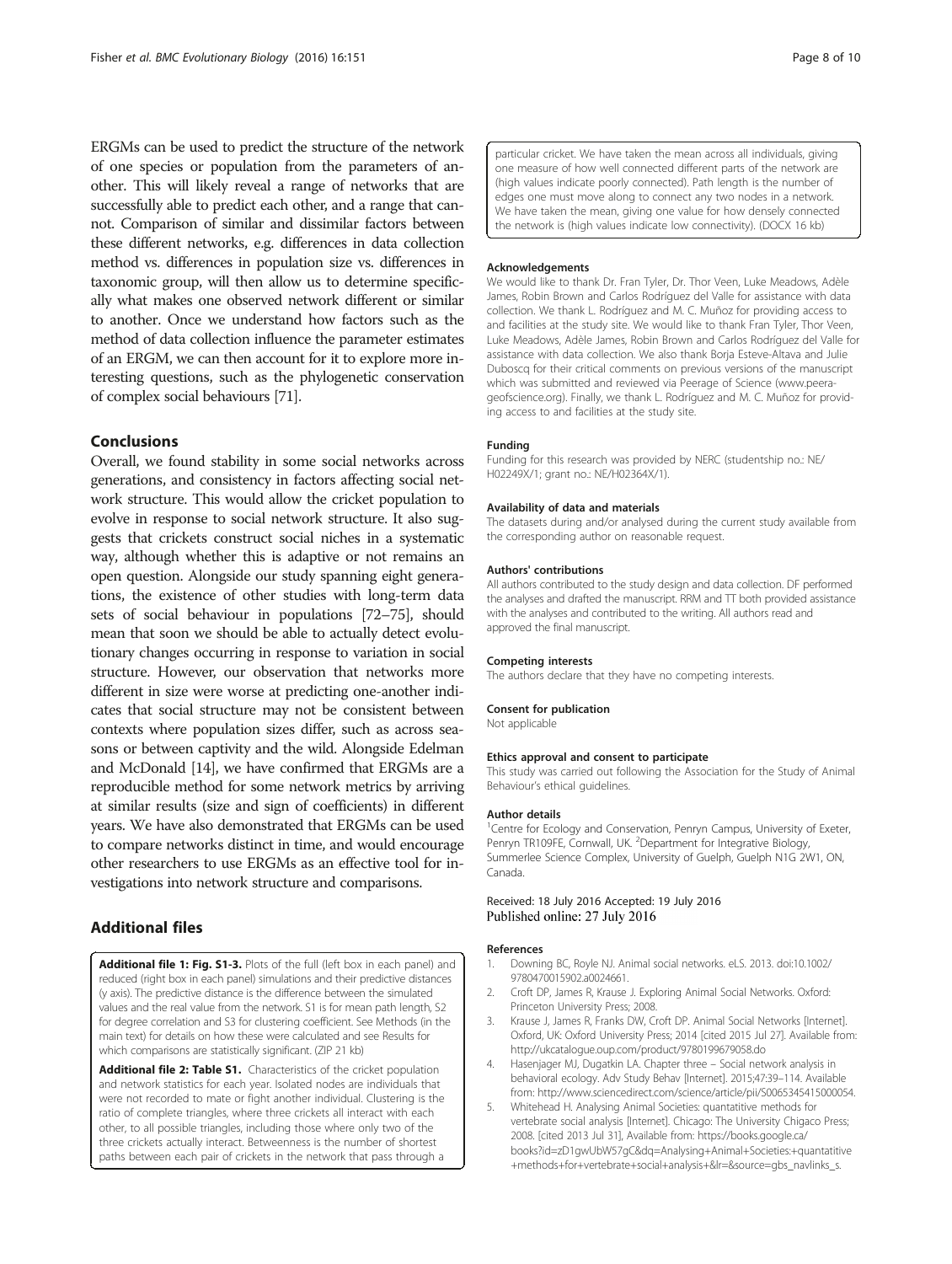- <span id="page-8-0"></span>6. Farine DRD, Whitehead H. Constructing, conducting, and interpreting animal social network analysis. J Anim Ecol. 2015;84:1144–63. Available from: <http://onlinelibrary.wiley.com/doi/10.1111/1365-2656.12418/full>.
- Bull CM, Godfrey SS, Gordon DM. Social networks and the spread of Salmonella in a sleepy lizard population. Mol Ecol. 2012;21:4386–92. Available from:<http://www.ncbi.nlm.nih.gov/pubmed/22845647>.
- Weber N, Carter SP, Dall SRX, Delahay RJ, McDonald JL, Bearhop S, et al. Badger social networks correlate with tuberculosis infection. Curr Biol. 2013; 23:R915–6. Available from: [http://www.cell.com/current-biology/fulltext/](http://www.cell.com/current-biology/fulltext/S0960-9822(13)01123-8) [S0960-9822\(13\)01123-8](http://www.cell.com/current-biology/fulltext/S0960-9822(13)01123-8).
- 9. Fenner AL AL, Godfrey SS, Michael Bull C. Using social networks to deduce whether residents or dispersers spread parasites in a lizard population. J Anim Ecol. 2011;80:835–43. Available from: [http://www.ncbi.nlm.nih.gov/](http://www.ncbi.nlm.nih.gov/pubmed/21644975) [pubmed/21644975.](http://www.ncbi.nlm.nih.gov/pubmed/21644975)
- 10. Farine DR, Aplin LM, Garroway CJ, Mann RP, Sheldon BC. Collective decision making and social interaction rules in mixed-species flocks of songbirds. Anim Behav. 2014;95:173–82. Available from: [http://www.sciencedirect.com/](http://www.sciencedirect.com/science/article/pii/S0003347214002747) [science/article/pii/S0003347214002747.](http://www.sciencedirect.com/science/article/pii/S0003347214002747)
- 11. Blonder B, Dornhaus A. Time-ordered networks reveal limitations to information flow in ant colonies. PLoS ONE. 2011;6:e20298. Available from: [http://www.pubmedcentral.nih.gov/articlerender.fcgi?artid=3098866](http://www.pubmedcentral.nih.gov/articlerender.fcgi?artid=3098866&tool=pmcentrez&rendertype=abstract) [&tool=pmcentrez&rendertype=abstract.](http://www.pubmedcentral.nih.gov/articlerender.fcgi?artid=3098866&tool=pmcentrez&rendertype=abstract)
- 12. Clutton-Brock T, Sheldon BC. Individuals and populations: the role of longterm, individual-based studies of animals in ecology and evolutionary biology. Trends Ecol Evol. 2010;25:562–73. Available from: [http://www.](http://www.sciencedirect.com/science/article/pii/S0169534710001849) [sciencedirect.com/science/article/pii/S0169534710001849.](http://www.sciencedirect.com/science/article/pii/S0169534710001849)
- 13. Christal J, Whitehead H, Lettevall E. Sperm whale social units: variation and change. Can J Zool. 1998;76:1431–40. Available from: [http://www.](http://www.nrcresearchpress.com/doi/abs/10.1139/z98-087#.ViYVdX6rSUk) [nrcresearchpress.com/doi/abs/10.1139/z98-087#.ViYVdX6rSUk](http://www.nrcresearchpress.com/doi/abs/10.1139/z98-087#.ViYVdX6rSUk).
- 14. Edelman AJ, McDonald DB. Structure of male cooperation networks at longtailed manakin leks. Anim Behav. 2014;97:125–33. Available from: <http://www.sciencedirect.com/science/article/pii/S0003347214003406>.
- 15. Ilany A, Booms AS, Holekamp KE. Topological effects of network structure on long-term social network dynamics in a wild mammal. Ecol Lett. 2015;18: 687–95. Available from: [http://doi.wiley.com/10.1111/ele.12447.](http://doi.wiley.com/10.1111/ele.12447)
- 16. Shizuka D, Chaine AS, Anderson J, Johnson O, Laursen IM, Lyon BE. Acrossyear social stability shapes network structure in wintering migrant sparrows. Ecol Lett. 2014;17:998–1007. Available from: [http://www.ncbi.nlm.nih.gov/](http://www.ncbi.nlm.nih.gov/pubmed/24894316) [pubmed/24894316.](http://www.ncbi.nlm.nih.gov/pubmed/24894316)
- 17. de Waal FB. Macaque social culture: development and perpetuation of affiliative networks. J Comp Psychol. 1996;110:147–54. Available from: <http://www.ncbi.nlm.nih.gov/pubmed/8681528>.
- 18. Brent LJN, Heilbronner SR, Horvath JE, Gonzalez-Martinez J, Ruiz-Lambides A, Robinson AG, et al. Genetic origins of social networks in rhesus macaques. Sci Rep. 2013;3:1042. Available from: [http://www.nature.com/articles/srep01042.](http://www.nature.com/articles/srep01042)
- 19. Ohtsuki H, Hauert C, Lieberman E, Nowak MA. A simple rule for the evolution of cooperation on graphs and social networks. Nature. 2006;441: 502–5. Available from: [http://dx.doi.org/10.1038/nature04605.](http://dx.doi.org/10.1038/nature04605)
- 20. Santos FC, Rodrigues JF, Pacheco JM. Graph topology plays a determinant role in the evolution of cooperation. Proc R Soc B Biol Sci. 2006;273:51–5. Available from: [http://rspb.royalsocietypublishing.org/content/273/1582/51.abstract.](http://rspb.royalsocietypublishing.org/content/273/1582/51.abstract)
- 21. Nowak MA. Five rules for the evolution of cooperation. Science. 2006;314: 1560–3. Available from: [http://www.pubmedcentral.nih.gov/articlerender.](http://www.pubmedcentral.nih.gov/articlerender.fcgi?artid=3279745&tool=pmcentrez&rendertype=abstract) [fcgi?artid=3279745&tool=pmcentrez&rendertype=abstract.](http://www.pubmedcentral.nih.gov/articlerender.fcgi?artid=3279745&tool=pmcentrez&rendertype=abstract)
- 22. Scott-Phillips TC, Laland KN, Shuker DM, Dickins TE, West SA. The niche construction perspective: a critical appraisal. Evolution. 2014;68:1231–43. Available from: [http://www.pubmedcentral.nih.gov/articlerender.](http://www.pubmedcentral.nih.gov/articlerender.fcgi?artid=4261998&tool=pmcentrez&rendertype=abstract) [fcgi?artid=4261998&tool=pmcentrez&rendertype=abstract.](http://www.pubmedcentral.nih.gov/articlerender.fcgi?artid=4261998&tool=pmcentrez&rendertype=abstract)
- 23. Odling-Smee FJ, Laland KN, Feldman MW. Niche Construction: The Neglected Process in Evolution. Princeton: Princeton University Press; 2003. Available from:<http://press.princeton.edu/titles/7691.html>.
- 24. Lusseau D. Evidence for social role in a dolphin social network. Evol Ecol. 2007; 21:1–11. Available from: [http://link.springer.com/10.1007/s10682-006-9105-0.](http://link.springer.com/10.1007/s10682-006-9105-0)
- 25. McComb K, Moss C, Durant SM, Baker L. Sayialel S. Matriarchs as repositories of social knowledge in African elephants. Science. 2001;292:491–4. Available from:<http://www.ncbi.nlm.nih.gov/pubmed/11313492>.
- 26. Sih A, Watters J V. The mix matters: behavioural types and group dynamics in water striders. Behaviour. Brill; 2005. p. 1417–31.
- 27. Rodríguez-Muñoz R, Bretman A, Slate J, Walling CA, Tregenza T. Natural and sexual selection in a wild insect population. Science. 2010;328:1269–72. Available from:<http://www.ncbi.nlm.nih.gov/pubmed/20522773>.
- 28. Fisher DN, James A, Rodriguez-Munoz R, Tregenza T. Behaviour in captivity predicts some aspects of natural behaviour, but not others, in a wild cricket population. Proc Biol Sci. 2015;282:20150708. Available from: [http://rspb.](http://rspb.royalsocietypublishing.org/content/282/1809/20150708?cpetoc) [royalsocietypublishing.org/content/282/1809/20150708?cpetoc](http://rspb.royalsocietypublishing.org/content/282/1809/20150708?cpetoc).
- 29. Alexander RD. Aggressiveness, territoriality, and sexual behavior in field crickets (Orthoptera: Gryllidae). Behaviour [Internet]. 1961 [cited 2014 Dec 17];17:130–223. Available from: [http://www.jstor.org/stable/](http://www.jstor.org/stable/4532972?seq=1#page_scan_tab_contents) [4532972?seq=1#page\\_scan\\_tab\\_contents.](http://www.jstor.org/stable/4532972?seq=1#page_scan_tab_contents)
- 30. Reznick DN. Evaluation of the rate of evolution in natural populations of guppies (Poecilia reticulata). Science. 1997;275:1934–7. Available from: [http://www.sciencemag.org/content/275/5308/1934.abstract.](http://www.sciencemag.org/content/275/5308/1934.abstract)
- 31. Christie MR, Marine ML, French RA, Blouin MS. Genetic adaptation to captivity can occur in a single generation. Proc Natl Acad Sci. 2012;109:238–42. Available from:<http://www.pnas.org/content/109/1/238.short>.
- 32. Bretman A, Rodríguez-Muñoz R, Walling C, Slate J, Tregenza T. Fine-scale population structure, inbreeding risk and avoidance in a wild insect population. Mol Ecol. 2011;20:3045–55. Available from: [http://www.ncbi.nlm.](http://www.ncbi.nlm.nih.gov/pubmed/21645160) [nih.gov/pubmed/21645160](http://www.ncbi.nlm.nih.gov/pubmed/21645160).
- 33. Wasserman S, Pattison P. Logit models and logistic regressions for social networks: I. An introduction to Markov graphs and p\*. Psychometrika. 1996; 61:401–25. Available from: [http://link.springer.com/10.1007/BF02294547.](http://link.springer.com/10.1007/BF02294547)
- 34. Dey CJ, Quinn JS. Individual attributes and self-organizational processes affect dominance network structure in pukeko. Behav Ecol. 2014;25:1402–8. Available from: [http://beheco.oxfordjournals.org/content/25/6/1402.abstract.](http://beheco.oxfordjournals.org/content/25/6/1402.abstract)
- 35. Krivitsky P. Exponential-family random graph models for valued networks. Electron J Stat. 2012;6:1100–28. Available from: [http://www.ncbi.nlm.nih.gov/](http://www.ncbi.nlm.nih.gov/pubmed/24678374) [pubmed/24678374.](http://www.ncbi.nlm.nih.gov/pubmed/24678374)
- 36. Snijders TAB, Pattison PE, Robins GL, Handcock MS. New specifications for exponential random graph models. Sociol Methodol. 2006;36:99–153. Available from: [http://onlinelibrary.wiley.com/doi/10.1111/j.1467-9531.2006.](http://onlinelibrary.wiley.com/doi/10.1111/j.1467-9531.2006.00176.x/abstract) [00176.x/abstract.](http://onlinelibrary.wiley.com/doi/10.1111/j.1467-9531.2006.00176.x/abstract)
- 37. Hunter DR, Handcock MS, Butts CT, Goodreau SM, Morris M. ergm: A package to fit, simulate and diagnose exponential-family models for networks. J Stat Softw. 2008;24:nihpa54860. Available from: [http://www.pubmedcentral.nih.](http://www.pubmedcentral.nih.gov/articlerender.fcgi?artid=2743438&tool=pmcentrez&rendertype=abstract) [gov/articlerender.fcgi?artid=2743438&tool=pmcentrez&rendertype=abstract.](http://www.pubmedcentral.nih.gov/articlerender.fcgi?artid=2743438&tool=pmcentrez&rendertype=abstract)
- 38. Morris M, Handcock MS, Hunter DR. Specification of Exponential-Family Random Graph Models: Terms and Computational Aspects. J Stat Softw. 2008;24:1548–7660. Available from: [http://www.pubmedcentral.nih.gov/](http://www.pubmedcentral.nih.gov/articlerender.fcgi?artid=2481518&tool=pmcentrez&rendertype=abstract) [articlerender.fcgi?artid=2481518&tool=pmcentrez&rendertype=abstract.](http://www.pubmedcentral.nih.gov/articlerender.fcgi?artid=2481518&tool=pmcentrez&rendertype=abstract)
- 39. Lusher D, Koskinen J, Robins G. Exponential Random Graph Models for Social Networks. Cambridge, UK: Theory, Methods, and Applications Cambridge University Press; 2012 Available from: [https://books.google.](https://books.google.com/books?hl=en&lr=&id=gyKypohCjDcC&pgis=1) [com/books?hl=en&lr=&id=gyKypohCjDcC&pgis=1.](https://books.google.com/books?hl=en&lr=&id=gyKypohCjDcC&pgis=1)
- 40. Cranmer SJ. Desmarais BA. Inferential Network Analysis with Exponential Random Graph Models. Polit Anal. 2010;19:66–86. Available from: [http://pan.oxfordjournals.org/content/19/1/66.abstract.](http://pan.oxfordjournals.org/content/19/1/66.abstract)
- 41. Krivitsky P. ergm.count: Fit, simulate and diagnose exponential-family models for networks with count edges The Statnet Project (\url{[http://](http://www.statnet.org) [www.statnet.org}](http://www.statnet.org)); 2015. Available from: [http://cran.r-project.org/](http://cran.r-project.org/package=ergm.count) [package=ergm.count](http://cran.r-project.org/package=ergm.count)
- 42. R Core Team. R: A language and environment for statistical computing Vienna, Austria: R Foundation for Statistical Computing; 2013 Available from: <http://www.r-project.org>
- 43. Snijders T a. B, van de Bunt GG, Steglich CEG. Introduction to stochastic actor-based models for network dynamics. Soc. Networks [Internet]. 2010 [cited 2013 Jul 30];32:44–60. Available from: [http://www.sciencedirect.com/](http://www.sciencedirect.com/science/article/pii/S0378873309000069) [science/article/pii/S0378873309000069](http://www.sciencedirect.com/science/article/pii/S0378873309000069)
- 44. Rodríguez-Muñoz R, Bretman A, Tregenza T. Guarding males protect females from predation in a wild insect. Curr Biol. 2011;21:1716–9. Available from: [http://www.ncbi.nlm.nih.gov/pubmed/21982592.](http://www.ncbi.nlm.nih.gov/pubmed/21982592)
- 45. Ripley RM, Snijders TAB, Boda Z, Voros A, Preciado P. Manual for SIENA version 4.0 (version October 10, 2015). Oxford: University of Oxford, Department of Statistics; Nuffield College; 2015. Available from: [http://www.](http://www.stats.ox.ac.uk/siena/) [stats.ox.ac.uk/siena/](http://www.stats.ox.ac.uk/siena/).
- 46. Albert R, Barabási A. Statistical mechanics of complex networks. Rev. Mod. Phys. 2002 74. Available from: [http://rmp.aps.org/abstract/RMP/v74/i1/p47\\_1](http://rmp.aps.org/abstract/RMP/v74/i1/p47_1)
- 47. Newman M. Mixing patterns in networks. Phys Rev E. 2003;67:026126. Available from: [http://link.aps.org/doi/10.1103/PhysRevE.67.026126.](http://link.aps.org/doi/10.1103/PhysRevE.67.026126)
- 48. Holland PW, Leinhardt S. Transitivity in structural models of small groups. Small Gr Res. 1971;2:107–24. Available from: [http://sgr.sagepub.com/](http://sgr.sagepub.com/content/2/2/107.extract) [content/2/2/107.extract.](http://sgr.sagepub.com/content/2/2/107.extract)